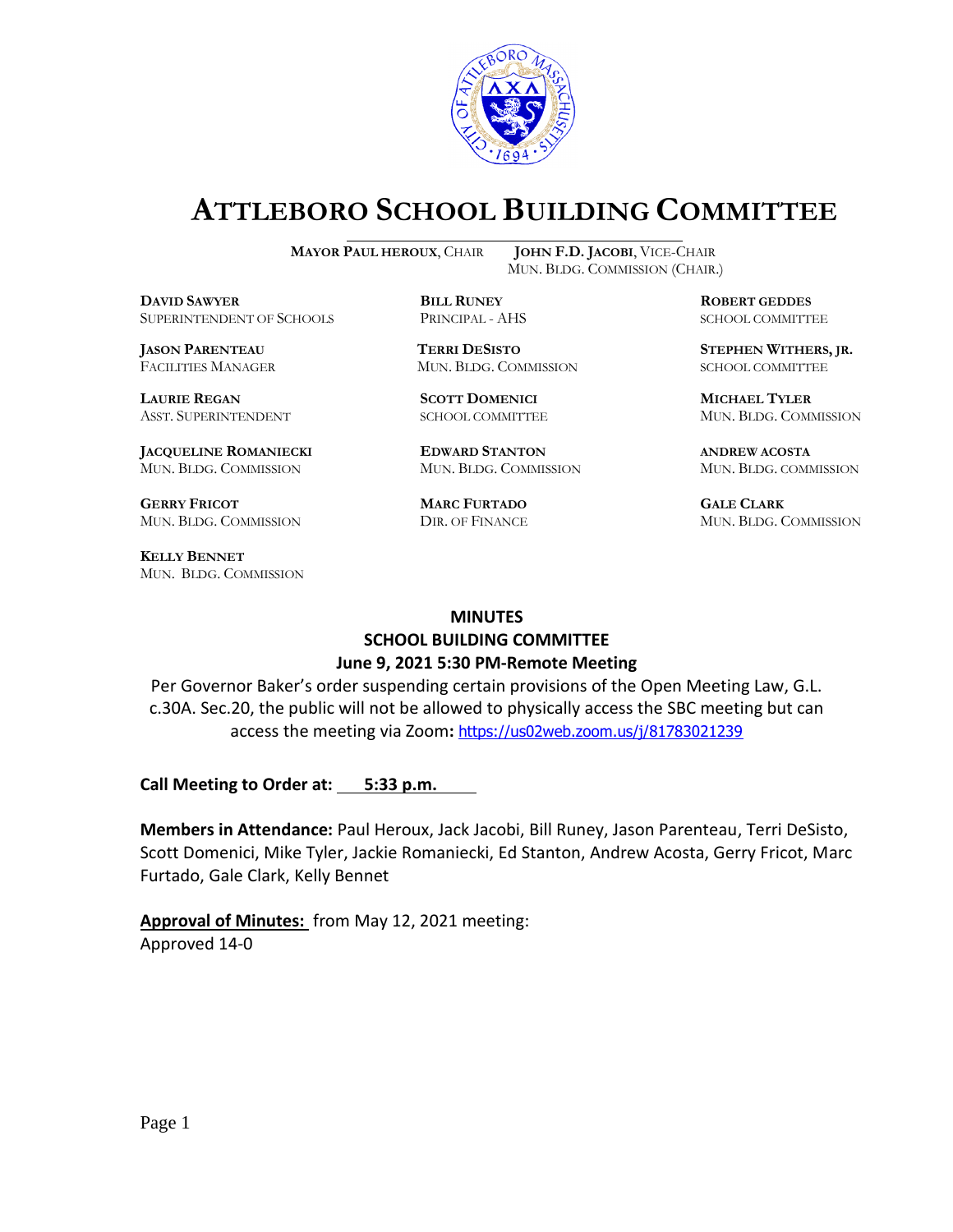## **Bills & Payments: Approved 14-0**

| Vendor       | Invoice #             | <b>Invoice Date</b> | Amount         |  |
|--------------|-----------------------|---------------------|----------------|--|
| Skanska      | 1316825-000-14456-57  | 6/7/21              | \$98.550.00    |  |
| Kaestle Boos | 16027.00-52           | 5/28/21             | \$110,515.00   |  |
| Consigli     | <b>Application 26</b> | 5/31/21             | \$6,666,532.60 |  |
| Intertek     | 324262                | 5/28/21             | \$1,850.00     |  |
| Intertek     | 324256                | 5/28/21             | \$1,850.00     |  |
| Intertek     | 323316                | 5/18/21             | \$1,850.00     |  |
| Fed-Ex       | 7-335-29433           | 4/12/21             | \$17.31        |  |
|              |                       |                     |                |  |
| <b>Total</b> |                       |                     | \$6,782,614.91 |  |

## **Attleboro High School-project update:**

• Construction Update

SJ/Consigli – continued block and brick on exterior on both sides of the building at the south – especially around the new automotive wing. Other updates are the finished metal panels on the south side of C (finish brick, windows, metal panels and roof in this area). Metal panels install at A south ongoing. Clerestory frames going in at Cafeteria. Front elevation – more glass has been installed (especially at the main entrance). Finish trim install on curtainwall and storefront on going at north elevation. Site work at future Blue Pride Way underway. Lot more brick on the southwest elevations near gymnasium and loading dock area.

Interior  $-4$ <sup>th</sup> floor, the area most far along has tile installed, door frames being painted. Soffits prepped for millwork surround. Mockup classroom on 4 – more mechanical finishes in the ceiling have been installed, wood sills at windows. Next steps – finish mechanicals in ceiling then ceiling tile and finish flooring. 2<sup>nd</sup> story looking at collaboration stair – much of the framing at  $2^{nd}$  floor, rooms taking shape.  $1^{st}$  floor future marketplace framing ongoing, MEP rough o.g. Block/CMU installed on all 4 sides in automotive (in progress). All CMU in CTE spaces install ongoing currently. Poured more of the auditorium slabs – little bit in section E. Hopefully by early next week completely poured out in auditorium and cafeteria space. Block wall install around perimeter of gymnasium. Last section of concrete slab will be poured early next week. Finish work continues in academic wings A-C floors 1-4. Lot of activity – average 170 workers each day. On schedule and budget. Anticipate having building fully enclosed by November  $1<sup>st</sup>$ , 2021. On track to get TCO June of 2022.

Conversation about demolition and logistics – some members of community had expressed concern to Mike Tyler. Many other factors to be considered. Consigli is actively working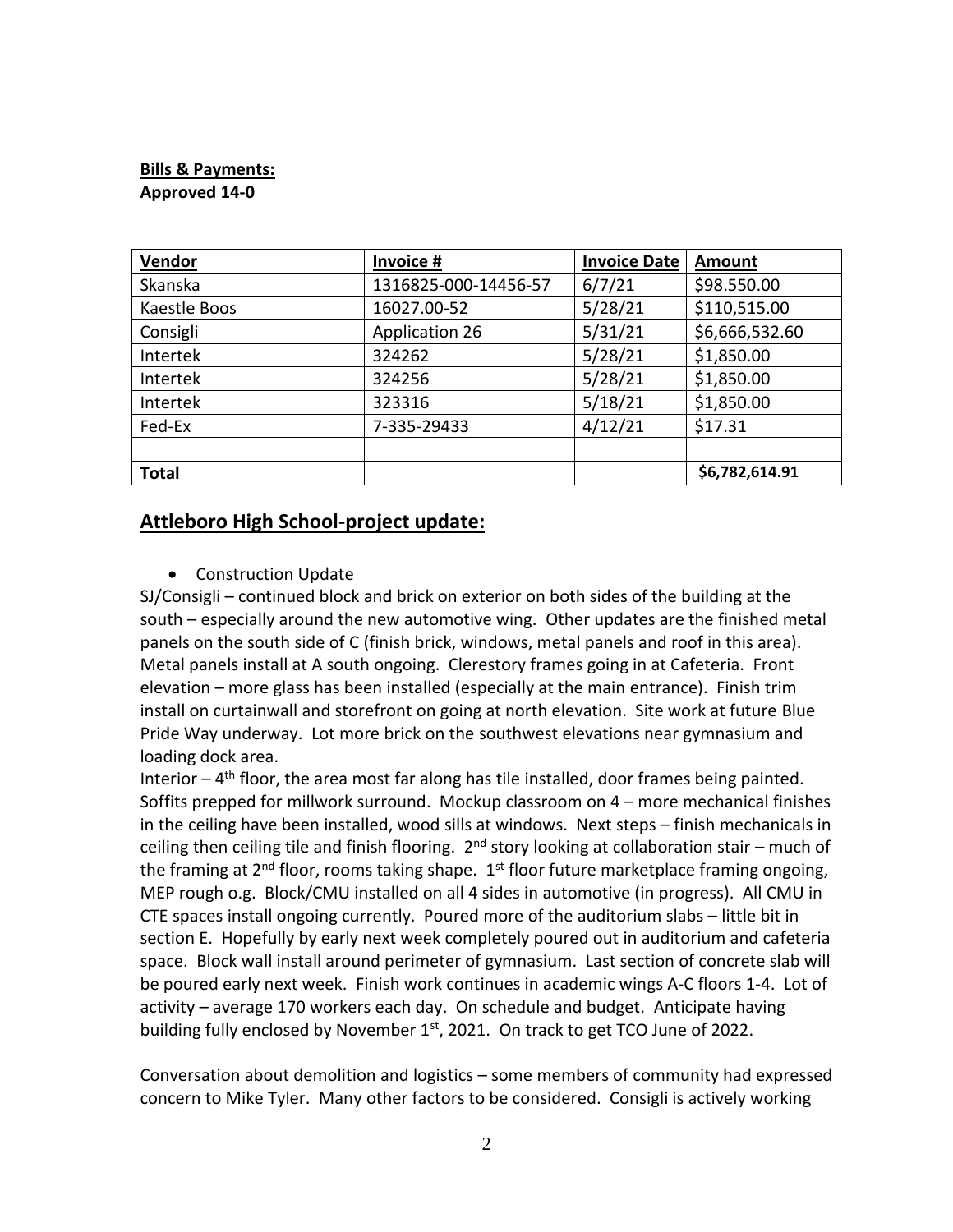on logistics update. MT feels an emphasis needs to be made to the community how much more work will still need to be completed with the anticipated time line.

Second question: concerns that model apartments that were in the old high school won't be available in the new space. Will NOT be bringing them over but instead have rebuilt same type of spaces for plumbing work (up to code) in the new space.

SD – Is there any worry at this time that there may be material shortages/availability? Two items currently. Locker materials – had a spike in pricing and are switching manufacturers (lead time increased and may not meet our schedule). Other minor worry is some of the gymnasium and stage flooring. Manufacturer in Canada shut down due to COVID has not reopened. FSC wood is extremely difficult to come by also. Working through the process currently. Not panicking now, working to mitigate any potential issues. Other than that, a lot of the flooring has already been secured. Also have checked in with all the other subs about finish materials and no others have indicated there's concern at this time.

Semi-Circle (parent drop off roadway) at front of building to be named Blue Pride Way – need plan from KBA submitted to council to have roadway accepted as public way. Mike Tyler noted couple of logistical concerns – have been addressed. Would ask City Council to accept as a roadway but NOT a public way. Would not be filling out paperwork with Ma DOT/State of MA to become a public roadway as the school will maintain the road and would not qualify for state funding. Would be a public way as a ceremonial name only but also will be entered into the Public Emergency System as Blue Pride Way. To be recognized by 911, post office, etc. it would require a filing with City Council. Mike Tyler, Jack and the Mayor will discuss with Gary A. for information as to what needs to be filed with the City.

• Approval of GMP CO# 9

GCR003 – PR035 Bus loop site wall revisions \$1,663.27 GCR018 Ductwork Revs for Vent Hoods \$19,166.12 GCR058 Add elec. For professional development \$3,109.79 GCR060 Added misc. power \$11,258.90. GCR062 Added ice maker \$11,179.43. GCR069 Revs. to power & data \$4,620.70 GCR072 BMS Integration \$8, 193.44 GCR077 Paint Exposed Structure @ Coll. Spaces \$4,065.50

#### *Total: \$63,263.15 Approved 14-0*

• Approval of Contingency Transfer GCT020 – Sinks @ ACA & Network Rooms (missed buy) \$3,833.72 GCT021 – Temp Water Usage \$7,658.49 GCT023 – Coord. Location for sump pump @ elev. \$1,264.75 *Total: \$12,755.96*

*Approved 14-0*